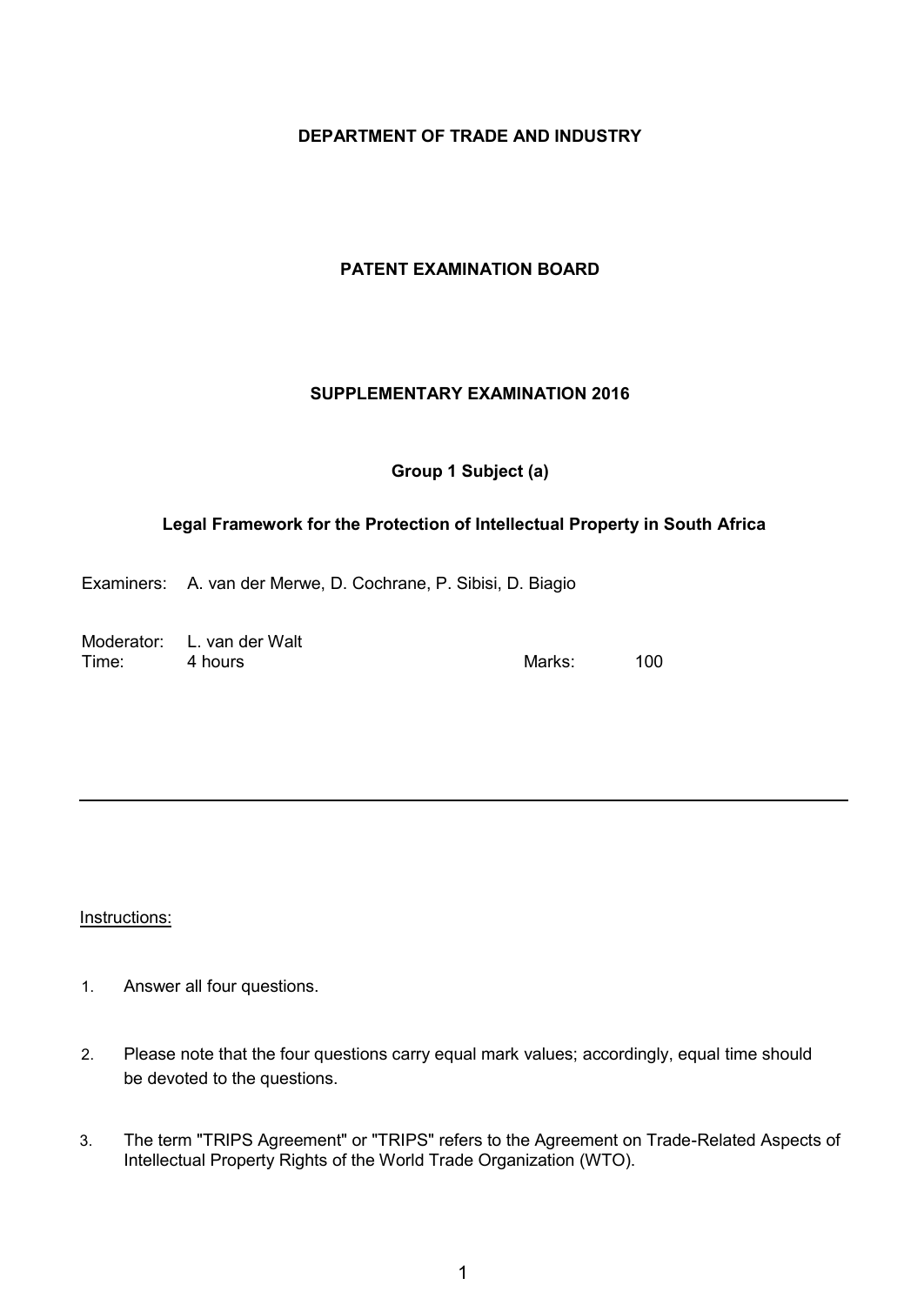#### **QUESTION 1: TRADE MARKS ACT, NO. 194 OF 1993 (the "Act")**

- 1.1 What, in terms of the Act, is the definition of:
	- a) "device"; and
	- b) "trade mark"

**(6)**

1.2 Does the Act provide a listing i.e. categories of marks that do not qualify for registration? If so, what section is that?

**(3)**

**(4)**

- 1.3 Does the Act provide a fundamental requirement for a mark to be registrable as a trade mark? If so, what is that requirement?
- 1.4 A client consults you for advice regarding a mark that he has used in respect of his clothing products for about 20 years. He explains that the mark includes a somewhat descriptive element but that members of the public have come to know that the mark indicates his clothing. Will he be able to register that mark as his trade mark? If so, why and in terms of what section of the Act?
- 1.5 In regard to the set of facts in question 1.4, what if your client's mark is similar to a 25 year old mark i.e. a pre-existing mark used by a competitor business on its clothing products in his city. Is it still possible for your client to register his mark? If so, on what basis and in terms of what section of the Act?
- 1.6 What relief can a proprietor of a trade mark registration obtain from the High Court in the event that he/she institutes infringement proceedings against an infringer?

**(5)**

**(3)**

**Marks [25]**

**(4)**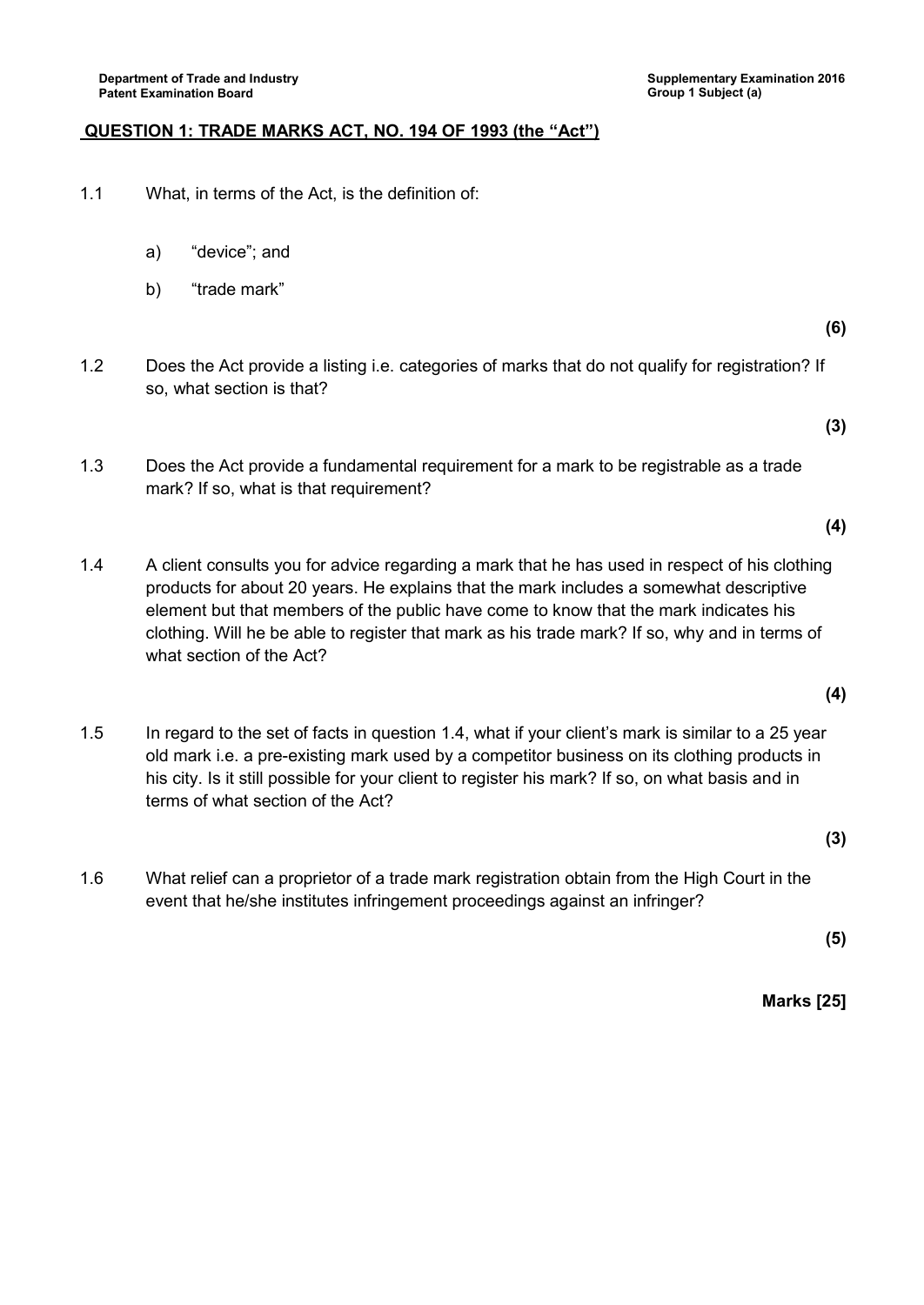# **QUESTION 2: COPYRIGHT ACT, NO. 98 OF 1978 (the "Act")**

| 2.1 | Name four examples of an artistic work.                                                                                   |     |
|-----|---------------------------------------------------------------------------------------------------------------------------|-----|
|     |                                                                                                                           | (8) |
| 2.2 | What is excluded in the definition of musical work?                                                                       |     |
|     |                                                                                                                           | (2) |
| 2.3 | Authorship plays an important role in copyright law.<br>In terms of the Act, who is<br>the author of the following works: |     |
|     | photographs;<br>2.3.1                                                                                                     |     |
|     | 2.3.2<br>published editions.                                                                                              | (4) |
| 2.4 | In terms of the Copyright Act, "publication" shall not include certain categories of<br>works. Name three (3).            |     |
|     |                                                                                                                           | (6) |
| 2.5 | Is the State bound by the Copyright Act?                                                                                  |     |
|     |                                                                                                                           | (2) |
| 2.6 | The Copyright Act grants certain exclusive rights to the author of a literary or<br>musical work. Name three?             |     |
|     |                                                                                                                           | (3) |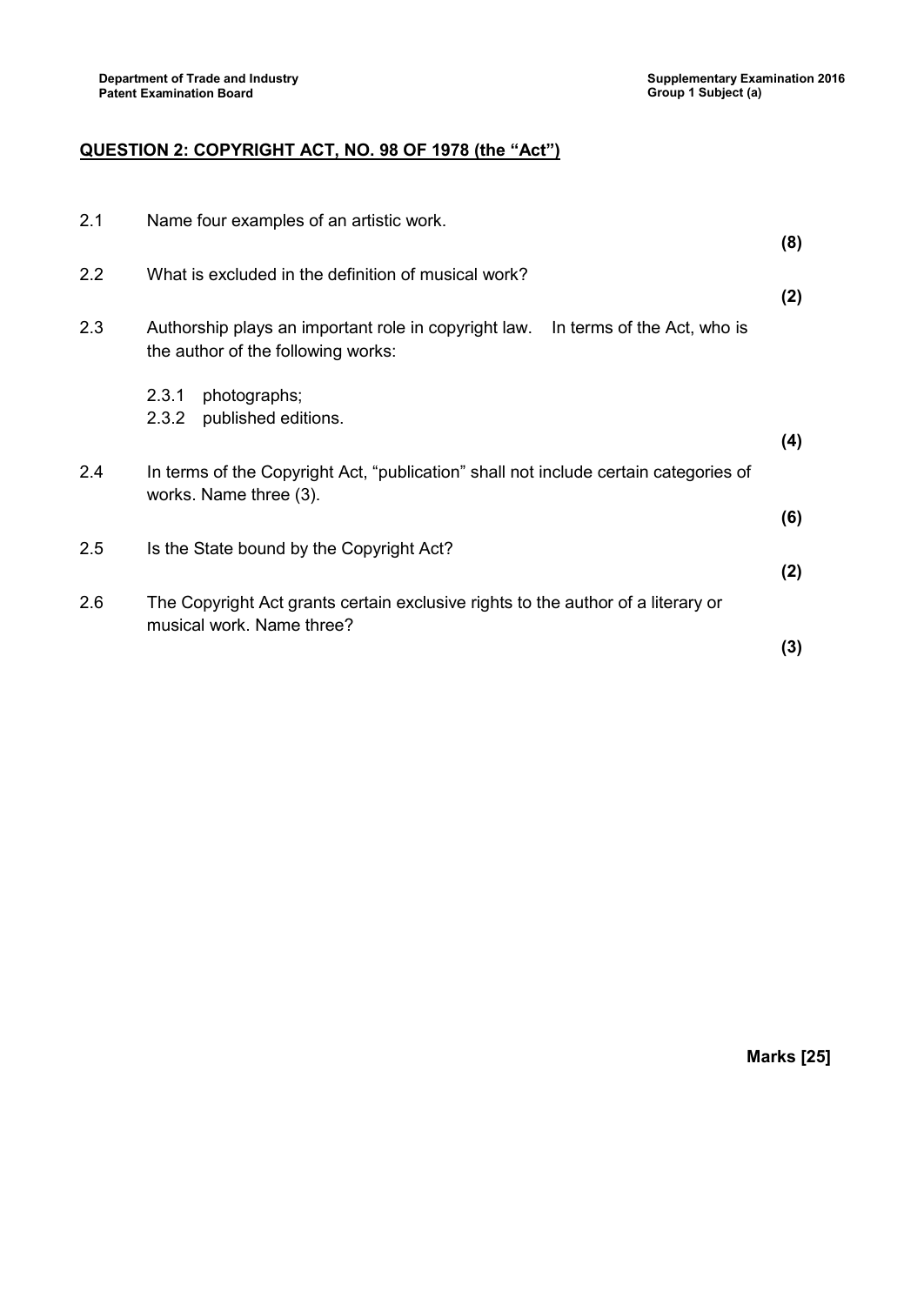## **QUESTION 3: PLANT BREEDERS' RIGHTS ACT, NO. 15 OF 1976 (the "Act")**

- 1. Name the alternative forms of protection that Article 27(3)(b) of the TRIPS Agreement says that Member countries must provide for the protection of plant varieties.
- 2. One of the basic requirements for obtaining a Plant Breeders' right for a variety of plant in South Africa is that the variety is "new". Discuss the provisions of Section 2 of the South African Plant Breeders' Rights Act in respect of "new".
	- **(4)**

**(6)**

**(3)**

**(1)**

**(3)**

**(2)**

- 3. The three other basic requirements for obtaining a Plant Breeders' right for a variety are that the variety is Distinct, Uniform and Stable. Provide a short explanation for each of these requirements.
- 4. Provide the definition in terms of Section 1 of the Plant Breeders' Rights Act for the "breeder" of a variety.
- 5. After a Plant Breeders' Right application is filed in South Africa, what is the deadline for making plant material to the Registrar available for testing purposes?
- 6. What is the duration of a Plant Breeder's Right in terms of Section 21 of the Plant Breeders' Rights Act?
- 7. List the remedies that are available to the holder of a Plant Breeder's Right in South Africa that has been infringed.
	- **(4)**
- 8. Explain the so-called "Researcher/Breeders'" exemption that is available in terms of Section 23(6)(a) and (b) of the SA Plant Breeders'Rights Act.

**(2)**

**Marks [25]**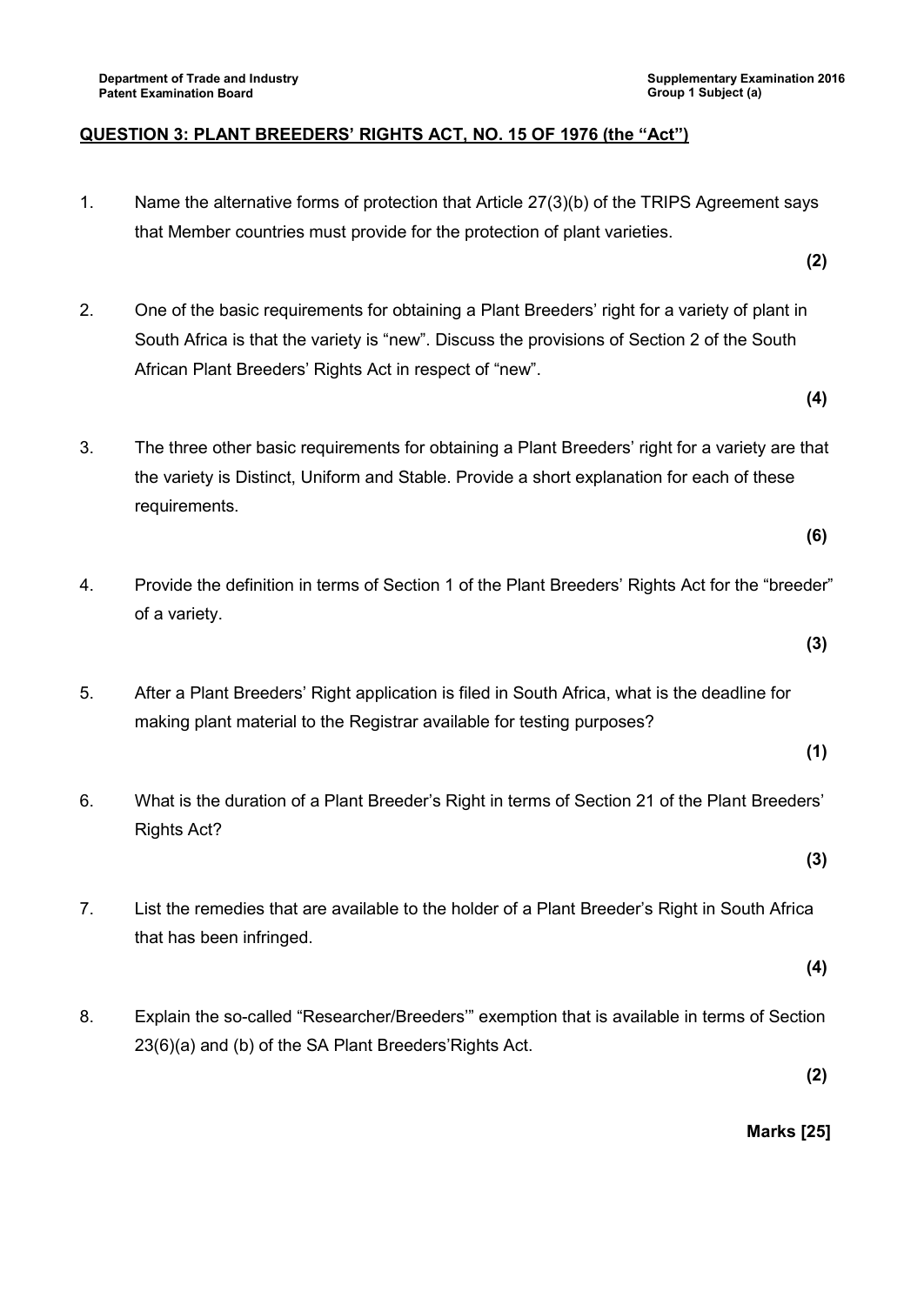# **QUESTION 4: INTERNATIONAL AGREEMENTS, CONVENTIONS AND TREATIES**

- 4.1 Explain how the public's general perception of intellectual property has changed over the past 50 years. **(1)**
- 4.2 Aside from preventing others from making, using, exercising, disposing of and offering to dispose of a patented invention, briefly describe 4 other ways in which a patentee could derive benefit from their patent portfolio. **(2)**
- 4.3 Indicate (yes/no) if South Africa has acceded to the following conventions/treaties:
	- a) Rome Convention for the Protection of Performers and Producers of Phonograms and Broadcasting Organisations
	- b) International Convention for the Protection of Industrial Property
	- c) International Convention for the Protection of Literary and Artistic Works
	- d) Treaty on the International Recognition of the Deposit of Micro-organisms for the Purpose of Patent Procedure
	- e) WIPO Copyright Treaty
	- f) WIPO Performances and Phonograms Treaty

**(6)**

#### 4.4

a) Article 30 of TRIPS provides that members may provide limited exceptions to the exclusive rights conferred by a patent, provided that such exceptions do not unreasonably conflict with a normal exploitation of the patent and do not unreasonably prejudice the legitimate interests of the patent owner, taking account of the legitimate interests of third parties.

Describe 2 ways in which our Patents Act restricts the rights of a patentee in this way.

**(4)**

b) Explain how the restriction of a patentee's rights as provided in Article 30 of TRIPS aligns with the objectives of TRIPS as stated in Article 8.

**(3)**